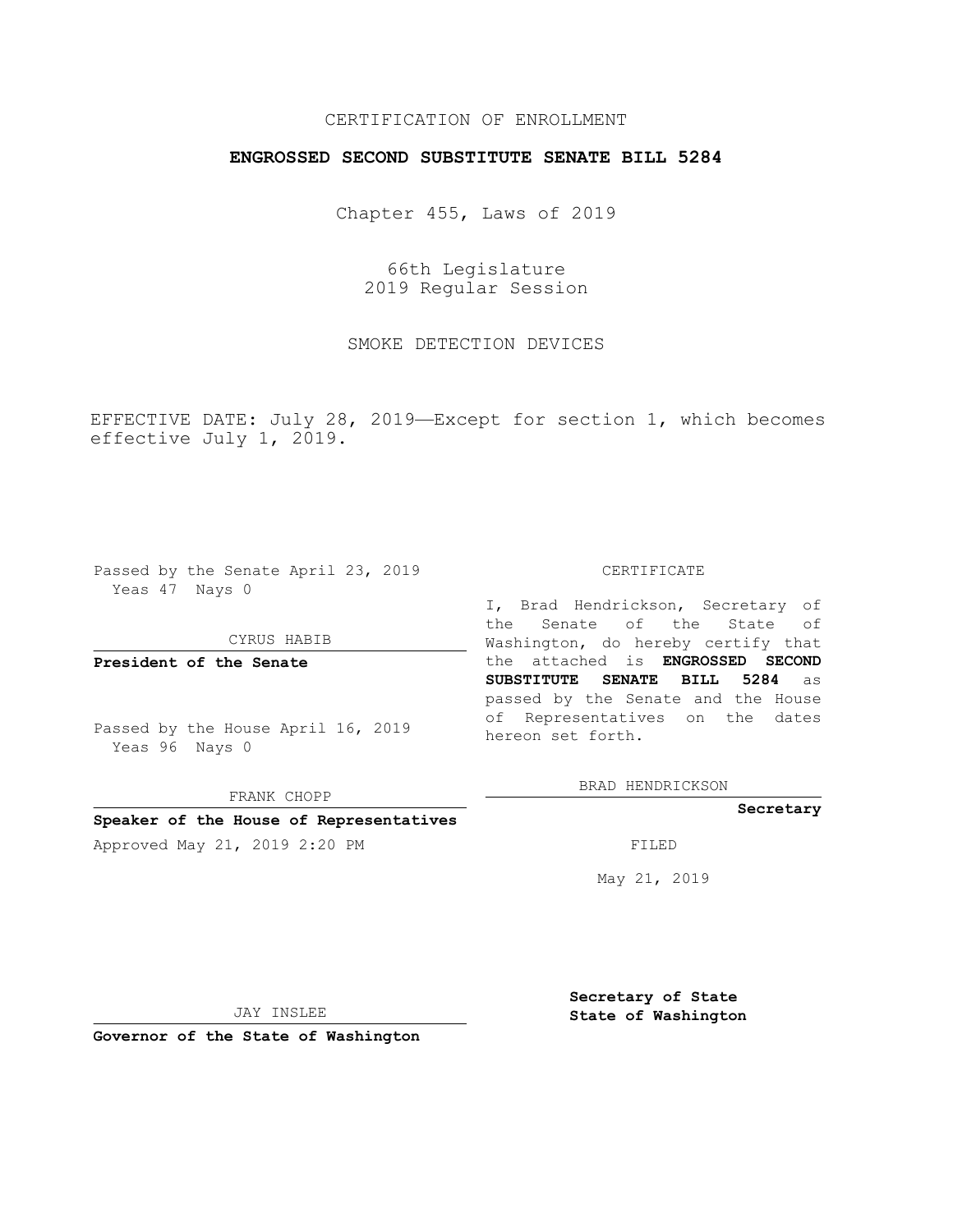### **ENGROSSED SECOND SUBSTITUTE SENATE BILL 5284**

AS AMENDED BY THE HOUSE

Passed Legislature - 2019 Regular Session

# **State of Washington 66th Legislature 2019 Regular Session**

**By** Senate Ways & Means (originally sponsored by Senators Liias, Wagoner, Van De Wege, and Hasegawa)

READ FIRST TIME 03/01/19.

1 AN ACT Relating to smoke detection devices; amending RCW 2 43.44.110 and 64.06.020; adding a new section to chapter 43.44 RCW; 3 adding a new section to chapter 48.19 RCW; creating new sections; 4 prescribing penalties; providing an effective date; and declaring an 5 emergency.

6 BE IT ENACTED BY THE LEGISLATURE OF THE STATE OF WASHINGTON:

7 **Sec. 1.** RCW 43.44.110 and 1995 c 369 s 34 are each amended to 8 read as follows:

9 (1) Smoke detection devices shall be installed inside all 10 dwelling units:

11 (a) Occupied by persons other than the owner on and after 12 December 31, 1981; ((<del>or</del>))

13 (b) Built or manufactured in this state after December 31, 1980; 14 or

15 (c) Sold on or after the effective date of this section.

16 (2) The smoke detection devices shall be designed, manufactured, 17 and installed inside dwelling units in conformance with:

18 (a) Nationally accepted standards; and

19 (b) As provided by the administrative procedure act, chapter 20 34.05 RCW, rules and regulations promulgated by the chief of the 21 Washington state patrol, through the director of fire protection.

p. 1 E2SSB 5284.SL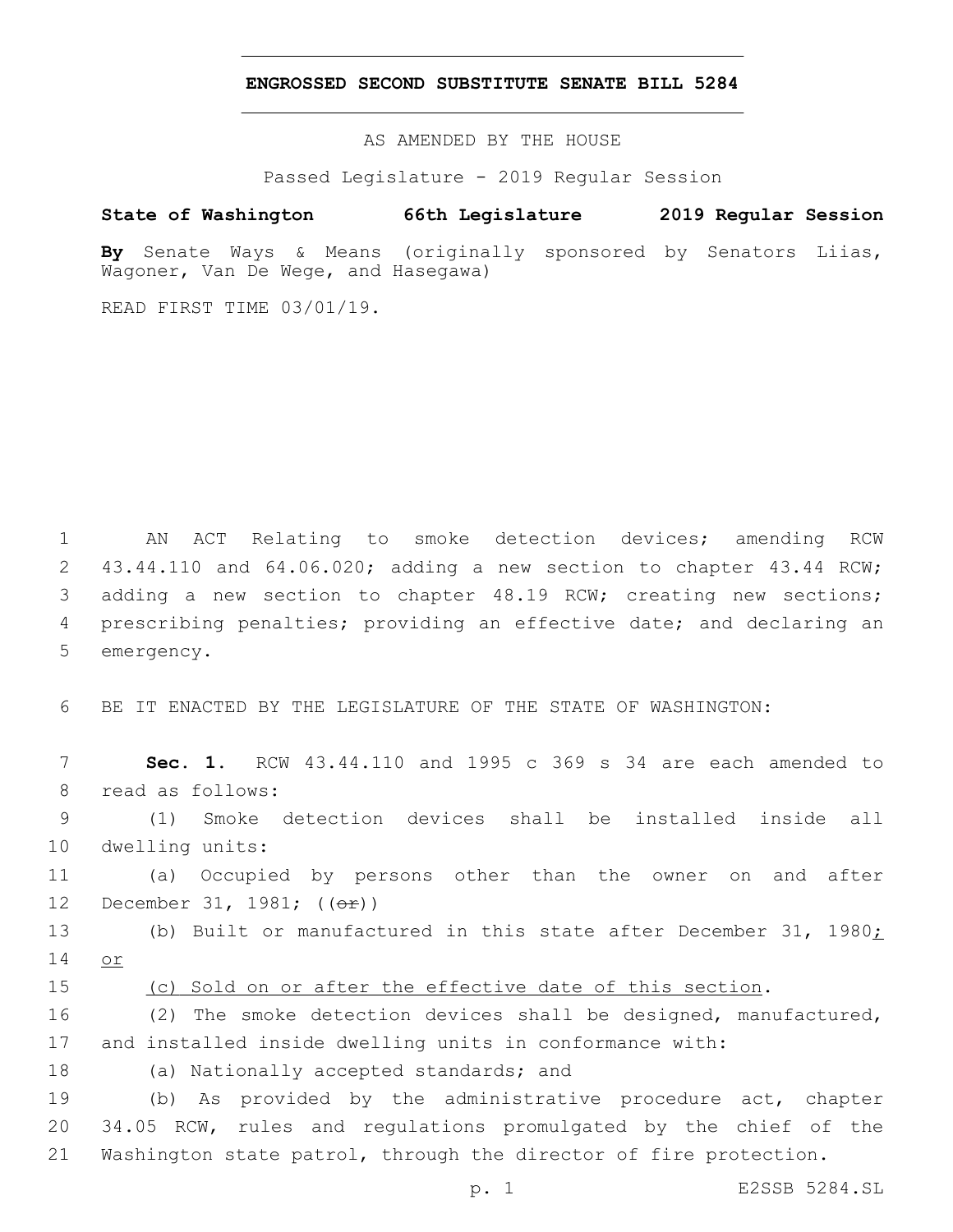(3) Installation of smoke detection devices shall be the responsibility of the owner. Maintenance of smoke detection devices, including the replacement of batteries where required for the proper operation of the smoke detection device, shall be the responsibility of the tenant, who shall maintain the device as specified by the manufacturer. At the time of a vacancy, the owner shall insure that the smoke detection device is operational prior to the reoccupancy of 8 the dwelling unit.

 (4)(a) For any dwelling unit sold on or after the effective date 10 of this section that does not have at least one smoke detection 11 device, the seller shall provide at least one smoke detection device in the dwelling unit before the buyer or any other person occupies the dwelling unit following such sale. A violation of this subsection 14 does not affect the transfer of the title, ownership, or possession of the dwelling unit.

 (b) Real estate brokers licensed under chapter 18.85 RCW are not liable in any civil, administrative, or other proceeding for the failure of any seller or other property owner to comply with the requirements of this section.

 (c) Any person or entity that assists the buyer of a dwelling 21 with installing a smoke detection device, whether they are voluntarily doing so or as a nonprofit, is not liable in any civil, administrative, or other proceeding relating to the installation of 24 the smoke detection device.

 (d) Interconnection of smoke detection devices is not required where not already present in buildings undergoing repairs undertaken solely as a condition of sale.

 (5)(a) Except as provided in (b) of this subsection (5), any 29 owner, seller, or tenant failing to comply with this section shall be punished by a fine of not more than two hundred dollars.

 $(1, 5)$  ( $(1, 5)$ ) (b) Any owner failing to comply with this section shall be punished by a fine of five thousand dollars if, after such failure, a fire causes property damage, personal injury, or death to a tenant or a member of a tenant's household. All moneys received pursuant to (a) 35 or (b) of this subsection, except for administrative costs for enforcing the fine, shall be deposited into the smoke detection 37 device awareness account created in section 2 of this act. Enforcement shall occur after a fire occurs and when it is evident that the dwelling unit sold on or after the effective date of this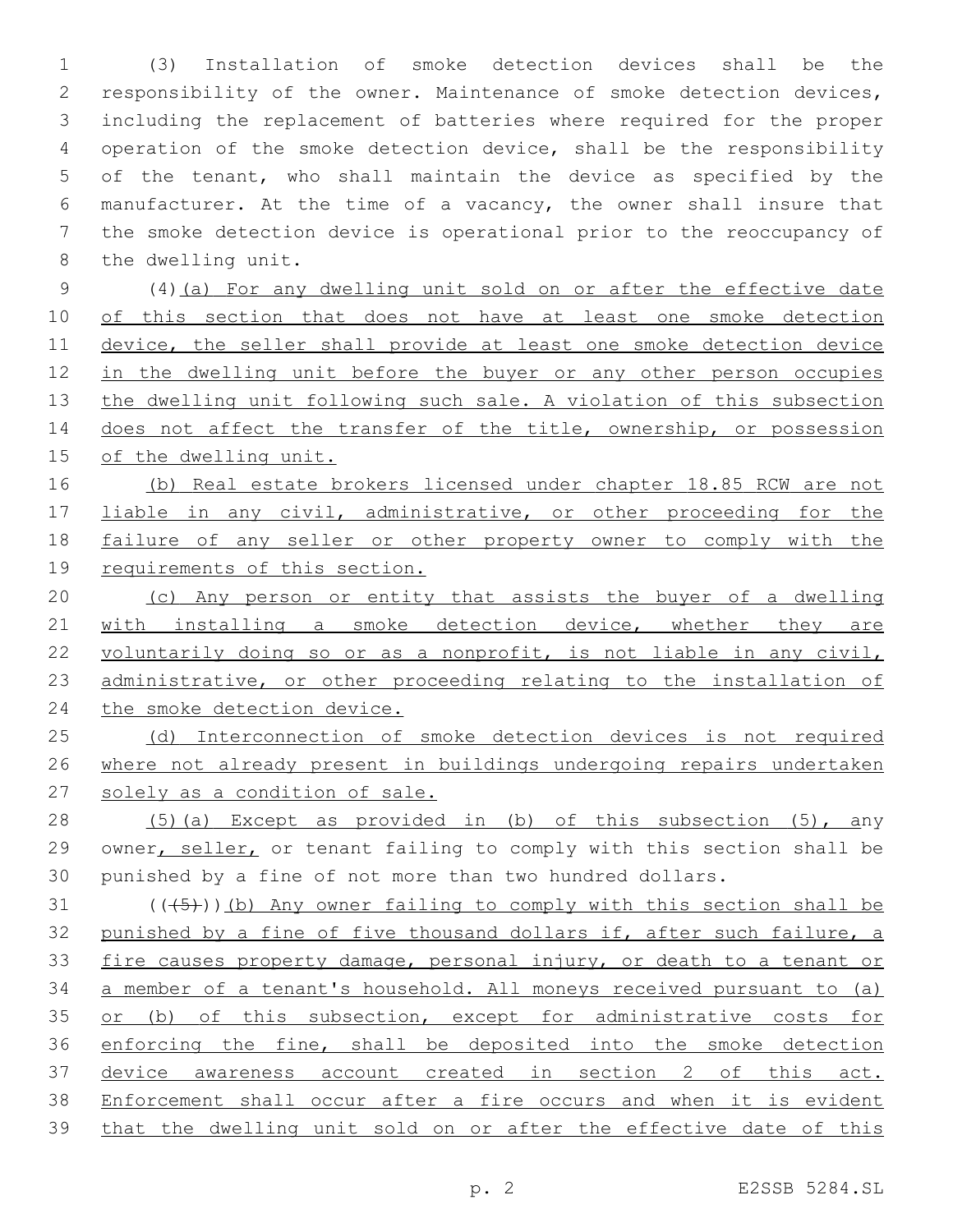section did not have at least one smoke detection device. The 2 following may enforce this subsection:

 (i) The chief of the fire department if the dwelling unit is located within a city or town; or

 (ii) The county fire marshal or other fire official so designated by the county legislative authority if the dwelling unit is located within unincorporated areas of a county.

(6) For the purposes of this section:8

 (a) "Dwelling unit" means a single unit providing complete, independent living facilities for one or more persons including 11 permanent provisions for living, sleeping, eating, cooking, and 12 sanitation; and

 (b) "Smoke detection device" means an assembly incorporating in one unit a device which detects visible or invisible particles of 15 combustion, the control equipment, and the alarm-sounding device, operated from a power supply either in the unit or obtained at the 17 point of installation.

 NEW SECTION. **Sec. 2.** A new section is added to chapter 43.44 19 RCW to read as follows:

 The smoke detection device awareness account is created in the custody of the state treasurer. All receipts from fines imposed pursuant to RCW 43.44.110(5) must be deposited into the account. Expenditures from the account may be used only for the purposes of raising public awareness of owners and tenants' duties pertaining to smoke detection devices under RCW 43.44.110 and of the danger to life and property resulting from a failure to comply with those duties and for administrative costs related to enforcement of the fine created in RCW 43.44.110(5)(b). Only the Washington state patrol, through the director of fire protection or the director of fire protection's authorized deputy, may authorize expenditures from the account. The account is subject to the allotment procedures under chapter 43.88 RCW, but an appropriation is not required for expenditures.

 **Sec. 3.** RCW 64.06.020 and 2015 c 110 s 1 are each amended to read as follows:34

 (1) In a transaction for the sale of improved residential real property, the seller shall, unless the buyer has expressly waived the right to receive the disclosure statement under RCW 64.06.010, or unless the transfer is otherwise exempt under RCW 64.06.010, deliver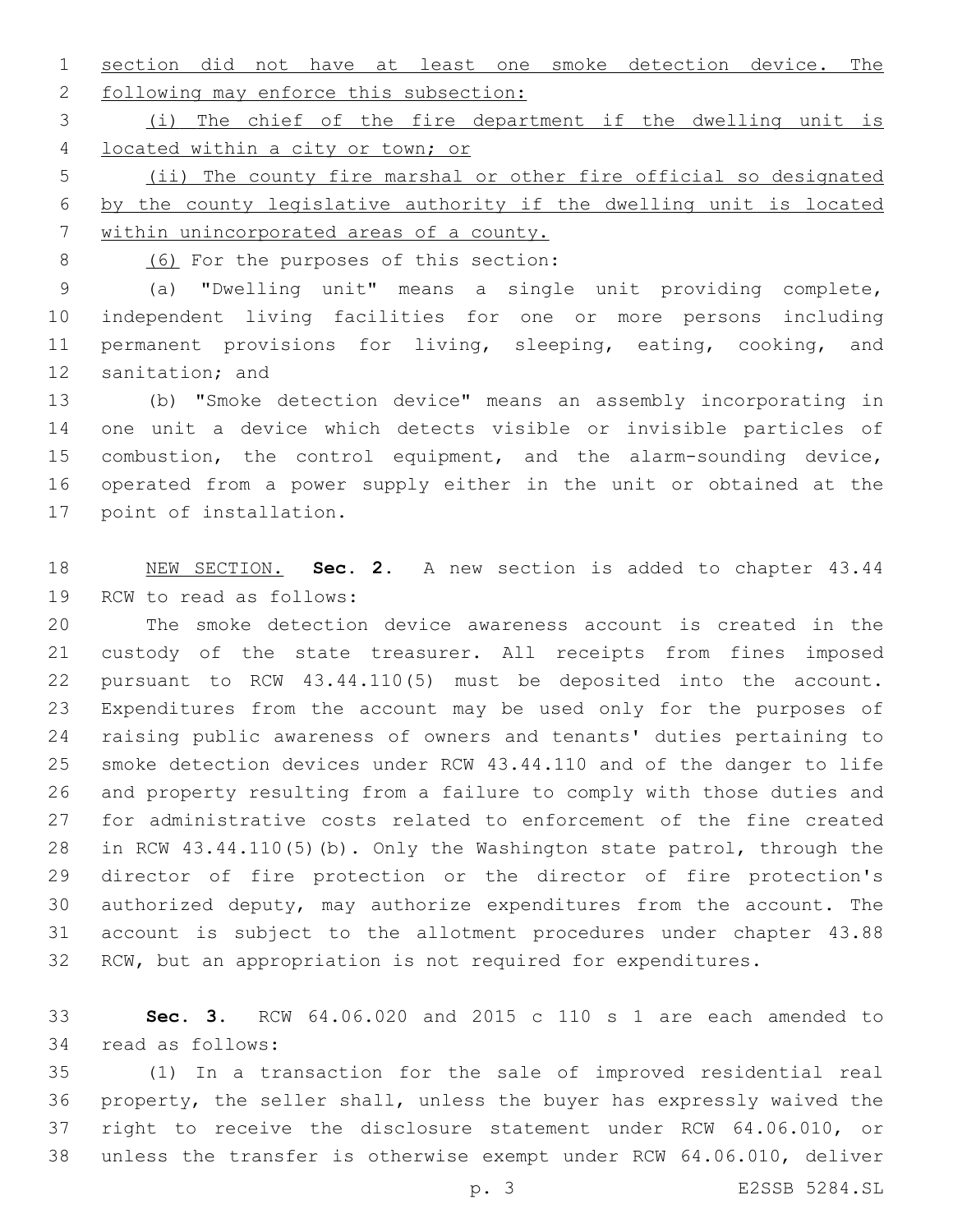to the buyer a completed seller disclosure statement in the following format and that contains, at a minimum, the following information:

3 INSTRUCTIONS TO THE SELLER

 Please complete the following form. Do not leave any spaces blank. If the question clearly does not apply to the property write "NA." If the answer is "yes" to any \* items, please explain on attached sheets. Please refer to the line number(s) of the question(s) when you provide your explanation(s). For your protection you must date and sign each page of this disclosure statement and each attachment. Delivery of the disclosure statement must occur not later than five business days, unless otherwise agreed, after mutual acceptance of a written contract to purchase between a buyer and a seller.

13 NOTICE TO THE BUYER

 THE FOLLOWING DISCLOSURES ARE MADE BY SELLER ABOUT THE CONDITION OF THE PROPERTY LOCATED AT. . . . . . . . . . . . . . . . . . . . . . . ("THE PROPERTY"), OR AS LEGALLY DESCRIBED ON ATTACHED EXHIBIT A.

 SELLER MAKES THE FOLLOWING DISCLOSURES OF EXISTING MATERIAL FACTS OR MATERIAL DEFECTS TO BUYER BASED ON SELLER'S ACTUAL KNOWLEDGE OF THE PROPERTY AT THE TIME SELLER COMPLETES THIS DISCLOSURE STATEMENT. UNLESS YOU AND SELLER OTHERWISE AGREE IN WRITING, YOU HAVE THREE BUSINESS DAYS FROM THE DAY SELLER OR SELLER'S AGENT DELIVERS THIS DISCLOSURE STATEMENT TO YOU TO RESCIND THE AGREEMENT BY DELIVERING A SEPARATELY SIGNED WRITTEN STATEMENT OF RESCISSION TO SELLER OR SELLER'S AGENT. IF THE SELLER DOES NOT GIVE YOU A COMPLETED DISCLOSURE STATEMENT, THEN YOU MAY WAIVE THE RIGHT TO RESCIND PRIOR TO OR AFTER THE TIME YOU ENTER INTO A SALE AGREEMENT.

 THE FOLLOWING ARE DISCLOSURES MADE BY SELLER AND ARE NOT THE REPRESENTATIONS OF ANY REAL ESTATE LICENSEE OR OTHER PARTY. THIS INFORMATION IS FOR DISCLOSURE ONLY AND IS NOT INTENDED TO BE A PART OF ANY WRITTEN AGREEMENT BETWEEN BUYER AND SELLER.

 FOR A MORE COMPREHENSIVE EXAMINATION OF THE SPECIFIC CONDITION OF THIS PROPERTY YOU ARE ADVISED TO OBTAIN AND PAY FOR THE SERVICES OF QUALIFIED EXPERTS TO INSPECT THE PROPERTY, WHICH MAY INCLUDE, WITHOUT LIMITATION, ARCHITECTS, ENGINEERS, LAND SURVEYORS, PLUMBERS, ELECTRICIANS, ROOFERS, BUILDING INSPECTORS, ON-SITE WASTEWATER TREATMENT INSPECTORS, OR STRUCTURAL PEST INSPECTORS. THE PROSPECTIVE BUYER AND SELLER MAY WISH TO OBTAIN PROFESSIONAL ADVICE OR INSPECTIONS OF THE PROPERTY OR TO PROVIDE APPROPRIATE PROVISIONS IN A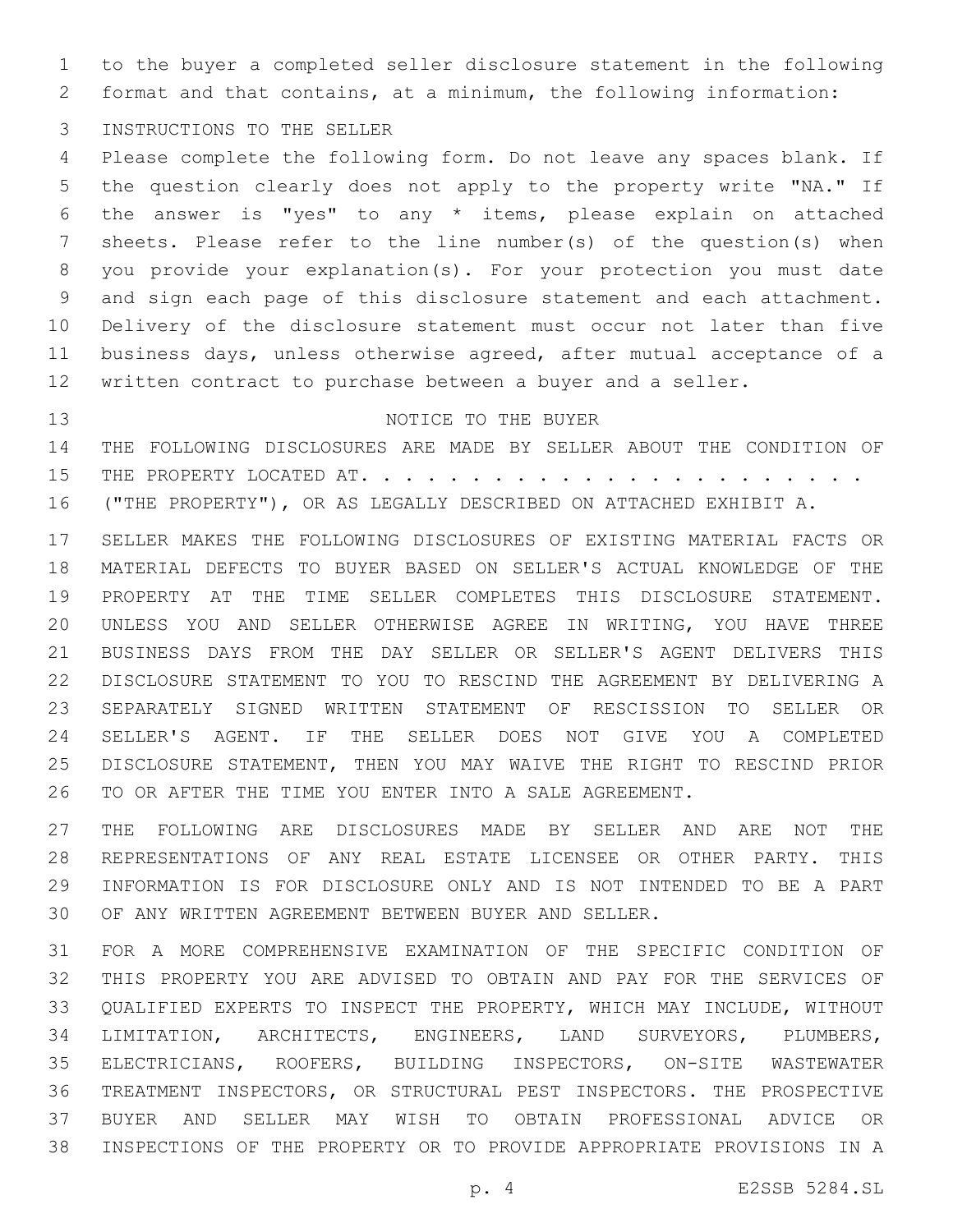| 1<br>$\mathbf{2}$ | OR WARRANTIES. |                           |                          |                                   | CONTRACT BETWEEN THEM WITH RESPECT TO ANY ADVICE, INSPECTION,                                                                                                     | DEFECTS |
|-------------------|----------------|---------------------------|--------------------------|-----------------------------------|-------------------------------------------------------------------------------------------------------------------------------------------------------------------|---------|
| 3                 |                |                           |                          |                                   | Seller $\ldots$ is/ $\ldots$ is not occupying the property.                                                                                                       |         |
| 4                 |                |                           |                          | <b>I. SELLER'S DISCLOSURES:</b>   |                                                                                                                                                                   |         |
| 5                 |                |                           |                          |                                   |                                                                                                                                                                   |         |
| 6                 |                |                           |                          |                                   | *If you answer "Yes" to a question with an asterisk (*), please explain your<br>answer and attach documents, if available and not otherwise publicly recorded. If |         |
| 7                 |                |                           |                          | necessary, use an attached sheet. |                                                                                                                                                                   |         |
| 8                 |                |                           |                          |                                   |                                                                                                                                                                   |         |
| $\mathsf 9$       |                |                           |                          |                                   | 1. TITLE                                                                                                                                                          |         |
| 10                |                | [ ] Yes                   | $[$ ] No                 | [ ] Don't know                    | A. Do you have legal authority to sell<br>the property? If no, please explain.                                                                                    |         |
| 11                |                |                           |                          | [] Don't know                     | *B. Is title to the property subject to                                                                                                                           |         |
| 12                |                | $\lceil$   Yes            | $\lceil \cdot \rceil$ No |                                   | any of the following?                                                                                                                                             |         |
| 13                |                |                           |                          |                                   | (1) First right of refusal                                                                                                                                        |         |
|                   |                |                           |                          |                                   |                                                                                                                                                                   |         |
| 14                |                |                           |                          |                                   | (2) Option                                                                                                                                                        |         |
| 15                |                |                           |                          |                                   | (3) Lease or rental agreement                                                                                                                                     |         |
| 16                |                |                           |                          |                                   | (4) Life estate?                                                                                                                                                  |         |
| 17                |                | [ ] Yes                   | $[$ ] No                 | [ ] Don't know                    | *C. Are there any encroachments,                                                                                                                                  |         |
| 18                |                |                           |                          |                                   | boundary agreements, or boundary                                                                                                                                  |         |
| 19                |                |                           |                          |                                   | disputes?                                                                                                                                                         |         |
| 20                |                | $\lceil$   Yes            | $\lceil \cdot \rceil$ No | [ ] Don't know                    | *D. Is there a private road or easement                                                                                                                           |         |
| 21                |                |                           |                          |                                   | agreement for access to the property?                                                                                                                             |         |
| 22                |                | [ ] Yes                   | $[$ ] No                 | [ ] Don't know                    | *E. Are there any rights-of-way,                                                                                                                                  |         |
| 23                |                |                           |                          |                                   | easements, or access limitations that                                                                                                                             |         |
| 24                |                |                           |                          |                                   | may affect the Buyer's use of the                                                                                                                                 |         |
| 25                |                |                           |                          |                                   | property?                                                                                                                                                         |         |
| 26                |                | $\lceil$   Yes            | $[$   No                 | [] Don't know                     | *F. Are there any written agreements                                                                                                                              |         |
| 27                |                |                           |                          |                                   | for joint maintenance of an easement                                                                                                                              |         |
| 28                |                |                           |                          |                                   | or right-of-way?                                                                                                                                                  |         |
| 29                |                | $\lceil \cdot \rceil$ Yes | $\lceil \cdot \rceil$ No | [] Don't know                     | *G. Is there any study, survey project,                                                                                                                           |         |
| 30                |                |                           |                          |                                   | or notice that would adversely affect                                                                                                                             |         |
| 31                |                |                           |                          |                                   | the property?                                                                                                                                                     |         |
| 32                |                | [ ] Yes                   | $\lceil \cdot \rceil$ No | [ ] Don't know                    | *H. Are there any pending or existing                                                                                                                             |         |
| 33                |                |                           |                          |                                   | assessments against the property?                                                                                                                                 |         |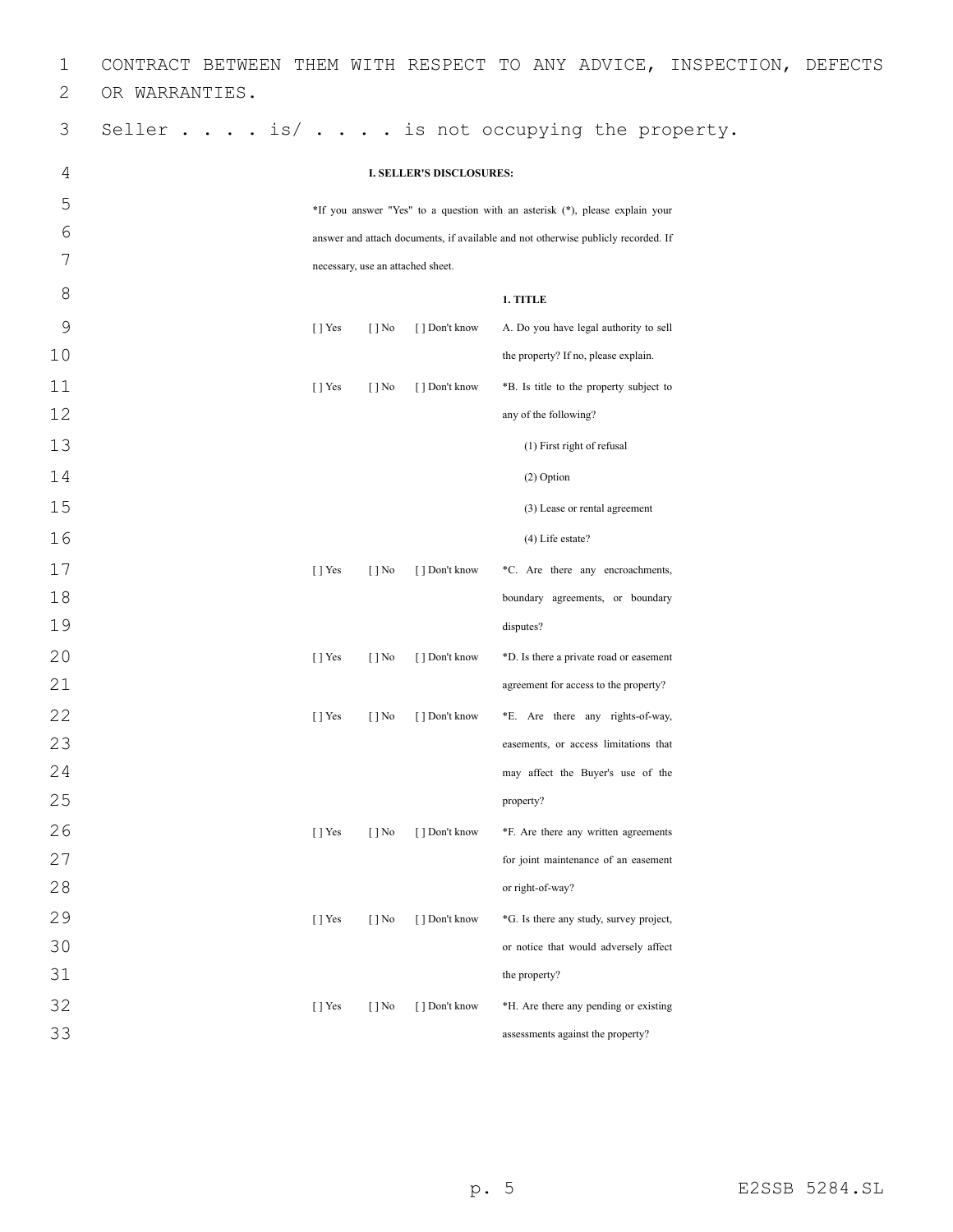| $\mathbf 1$    | [] Yes    | $[$   No                 | [ ] Don't know | *I. Are there any zoning violations,     |
|----------------|-----------|--------------------------|----------------|------------------------------------------|
| $\mathbf{2}$   |           |                          |                | nonconforming uses, or any unusual       |
| 3              |           |                          |                | restrictions on the property that would  |
| $\overline{4}$ |           |                          |                | affect<br>construction<br>future<br>or   |
| 5              |           |                          |                | remodeling?                              |
| 6              | [] Yes    | $\lceil \cdot \rceil$ No | [] Don't know  | *J. Is there a boundary survey for the   |
| 7              |           |                          |                | property?                                |
| 8              | $[ ]$ Yes | $[ ]$ No                 | [ ] Don't know | *K.<br>Are<br>there<br>any<br>covenants, |
| $\mathcal{G}$  |           |                          |                | conditions, or restrictions recorded     |
| 10             |           |                          |                | against the property?                    |
| 11             |           |                          |                | 2. WATER                                 |
| 12             |           |                          |                | A. Household Water                       |
| 13             |           |                          |                | (1) The source of water for the          |
| 14             |           |                          |                | property is:                             |
| 15             |           |                          |                | [ ] Private or publicly owned            |
| 16             |           |                          |                | water system                             |
| 17             |           |                          |                | [ ] Private well serving only the        |
| 18             |           |                          |                | subject property                         |
| 19             |           |                          |                | *[] Other water system                   |
| 20             | [] Yes    | $\lceil \cdot \rceil$ No | [ ] Don't know | *If shared, are there any written        |
| 21             |           |                          |                | agreements?                              |
| 22             | [] Yes    | $[ ]$ No                 | [ ] Don't know | there an<br>$*(2)$<br>Is<br>easement     |
| 23             |           |                          |                | (recorded or unrecorded) for             |
| 24             |           |                          |                | access to and/or maintenance of          |
| 25             |           |                          |                | the water source?                        |
| 26             | [] Yes    | $[ ]$ No                 | [] Don't know  | $*(3)$ Are there any problems or         |
| 27             |           |                          |                | repairs needed?                          |
| 28             | $[ ]$ Yes | $\lceil \cdot \rceil$ No | [] Don't know  | (4) During your ownership, has           |
| 29             |           |                          |                | the source provided an adequate          |
| 30             |           |                          |                | year-round supply of potable             |
| 31             |           |                          |                | water? If no, please explain.            |
| 32             | [] Yes    | $[ ]$ No                 | [] Don't know  | Are there<br>$*(5)$<br>any<br>water      |
| 33             |           |                          |                | for<br>treatment<br>systems<br>the       |
| 34             |           |                          |                | property?<br>If yes,<br>they<br>are      |
| 35             |           |                          |                | [ ]Leased [ ]Owned                       |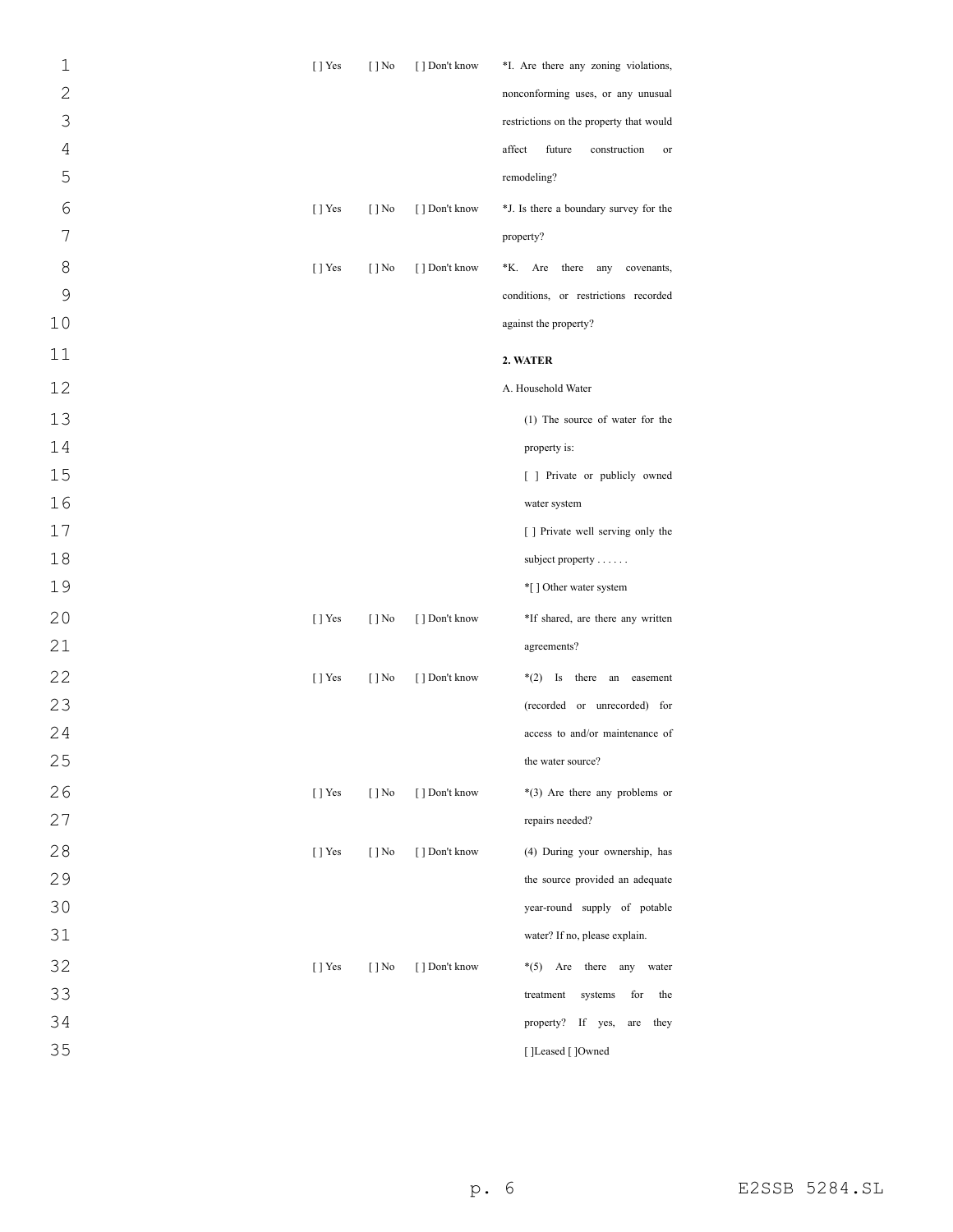| $1\,$           | [] Yes    | $[$   No                 | [ ] Don't know | *(6) Are there any water rights      |
|-----------------|-----------|--------------------------|----------------|--------------------------------------|
| $\overline{c}$  |           |                          |                | for the property associated with     |
| 3               |           |                          |                | its domestic water supply, such as   |
| $\sqrt{4}$      |           |                          |                | a water right permit, certificate,   |
| 5               |           |                          |                | or claim?                            |
| $6\phantom{1}6$ | $[$ T Yes | $[ ]$ No                 | [ ] Don't know | (a) If yes, has the water right      |
| 7               |           |                          |                | permit, certificate, or claim been   |
| 8               |           |                          |                | assigned,<br>transferred,<br>or      |
| $\mathcal{G}$   |           |                          |                | changed?                             |
| 10              |           |                          |                | *(b) If yes, has all or any portion  |
| 11              |           |                          |                | of the water right not been used     |
| 12              |           |                          |                | for five or more successive          |
| 13              |           |                          |                | years?                               |
| 14              | $[ ]$ Yes | $[ ]$ No                 | [ ] Don't know | *(7) Are there any defects in the    |
| 15              |           |                          |                | operation of the water system        |
| 16              |           |                          |                | (e.g. pipes, tank, pump, etc.)?      |
| 17              |           |                          |                | <b>B.</b> Irrigation Water           |
| 18              | $[ ]$ Yes | $[$   No                 | [ ] Don't know | (1) Are there any irrigation water   |
| 19              |           |                          |                | rights for the property, such as a   |
| 20              |           |                          |                | water right permit, certificate, or  |
| 21              |           |                          |                | claim?                               |
| 22              | [ ] Yes   | $[ ]$ No                 | [ ] Don't know | *(a) If yes, has all or any portion  |
| 23              |           |                          |                | of the water right not been used     |
| 24              |           |                          |                | for five or more successive          |
| 25              |           |                          |                | years?                               |
| 26              | $[$ T Yes | $[$ ] No                 | [] Don't know  | *(b) If so, is the certificate       |
| 27              |           |                          |                | available? (If yes, please attach a  |
| 28              |           |                          |                | copy.)                               |
| 29              | $[ ]$ Yes | $\lceil \cdot \rceil$ No | [] Don't know  | *(c) If so, has the water right      |
| 30              |           |                          |                | permit, certificate, or claim been   |
| 31              |           |                          |                | assigned,<br>transferred,<br>or      |
| 32              |           |                          |                | changed?                             |
| 33              | $[ ]$ Yes | $[$ ] No                 | [ ] Don't know | *(2) Does the property receive       |
| 34              |           |                          |                | irrigation water from a ditch        |
| 35              |           |                          |                | company, irrigation district, or     |
| 36              |           |                          |                | other entity? If so, please identify |
| 37              |           |                          |                | the entity that supplies water to    |
| 38              |           |                          |                | the property:                        |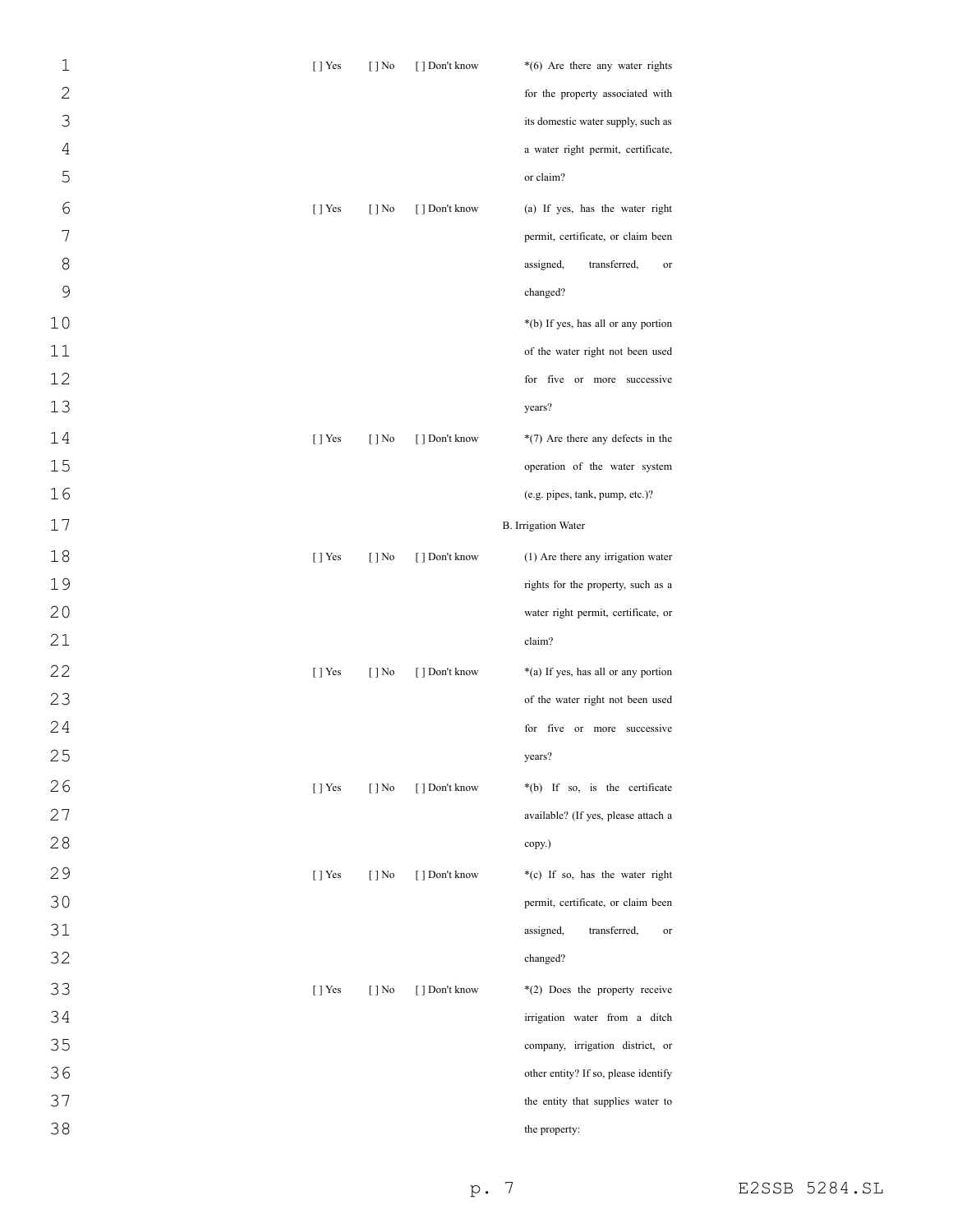| $\mathbf 1$    |                |                          |                | C. Outdoor Sprinkler System              |
|----------------|----------------|--------------------------|----------------|------------------------------------------|
| $\overline{2}$ | [ ] Yes        | $\left[\ \right]$ No     | [ ] Don't know | (1) Is there an outdoor sprinkler        |
| 3              |                |                          |                | system for the property?                 |
| $\overline{4}$ | $\lceil$   Yes | $\lceil \cdot \rceil$ No | [ ] Don't know | $*(2)$ If yes, are there any defects     |
| 5              |                |                          |                | in the system?                           |
| 6              | [ ] Yes        | $\lceil \cdot \rceil$ No | [ ] Don't know | *(3) If yes, is the sprinkler            |
| 7              |                |                          |                | system connected to irrigation           |
| 8              |                |                          |                | water?                                   |
| $\mathsf 9$    |                |                          |                | SEWER/ON-SITE<br><b>SEWAGE</b><br>3.     |
| 10             |                |                          |                | <b>SYSTEM</b>                            |
| 11             |                |                          |                | A. The property is served by:            |
| 12             |                |                          |                | [] Public sewer system,                  |
| 13             |                |                          |                | [ ] On-site sewage system (including     |
| 14             |                |                          |                | pipes, tanks, drainfields, and all other |
| 15             |                |                          |                | component parts)                         |
| 16             |                |                          |                | [ ] Other disposal system, please        |
| 17             |                |                          |                | describe:                                |
| 18             | [ ] Yes        | $\lceil \cdot \rceil$ No | [ ] Don't know | B. If public sewer system service is     |
| 19             |                |                          |                | available to the property, is the house  |
| 20             |                |                          |                | connected to the sewer main? If no,      |
| 21             |                |                          |                | please explain.                          |
| 22             | [ ] Yes        | $[ ]$ No                 | [] Don't know  | *C. Is the property subject to any       |
| 23             |                |                          |                | sewage system fees or charges in         |
| 24             |                |                          |                | addition to those covered in your        |
| 25             |                |                          |                | regularly billed sewer or on-site        |
| 26             |                |                          |                | sewage system maintenance service?       |
| 27             |                |                          |                | D. If the property is connected to an    |
| 28             |                |                          |                | on-site sewage system:                   |
| 29             | [] Yes         | $[ ]$ No                 | [] Don't know  | *(1) Was a permit issued for its         |
| 30             |                |                          |                | construction, and was it approved        |
| 31             |                |                          |                | by the local health department or        |
| 32             |                |                          |                | district<br>following<br>its             |
| 33             |                |                          |                | construction?                            |
| 34             |                |                          |                | (2) When was it last pumped?             |
| 35             |                |                          |                |                                          |
| 36             | [] Yes         | $[ ]$ No                 | [] Don't know  | $*(3)$ Are there any defects in the      |
| 37             |                |                          |                | operation of the on-site sewage          |
| 38             |                |                          |                | system?                                  |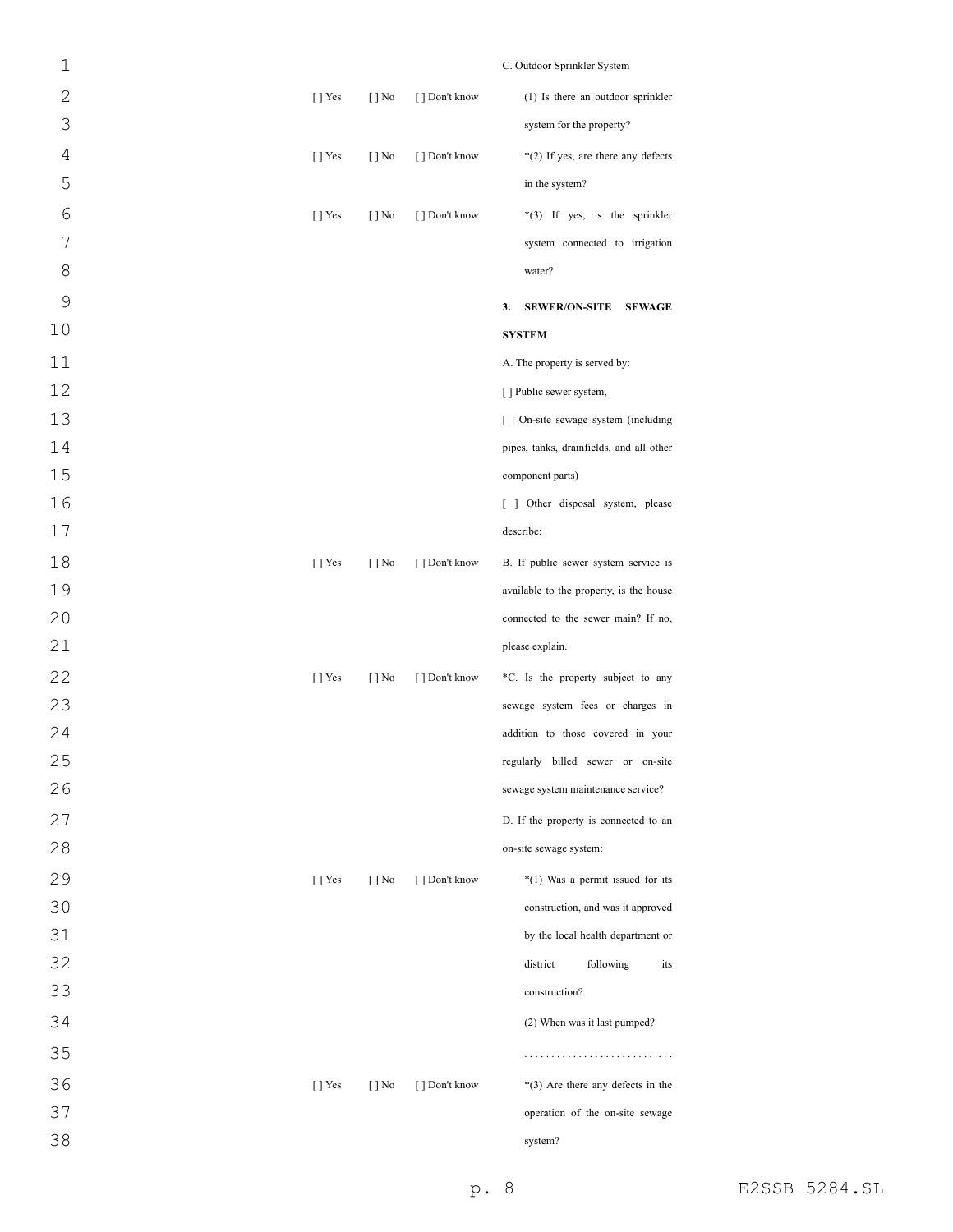| $\mathbf 1$ |                |                          | [ ] Don't know               | (4) When was it last inspected?                         |
|-------------|----------------|--------------------------|------------------------------|---------------------------------------------------------|
| 2           |                |                          |                              |                                                         |
| 3           |                |                          |                              | By whom: $\dots \dots \dots \dots \dots \dots$          |
| 4           |                |                          | [] Don't know                | (5) For how many bedrooms was                           |
| 5           |                |                          |                              | the<br>on-site<br>sewage<br>system                      |
| 6           |                |                          |                              | approved?                                               |
| 7           |                |                          |                              | . bedrooms                                              |
| 8           | $[$ ] Yes      | $\lceil \cdot \rceil$ No | [] Don't know                | E. Are all plumbing fixtures, including                 |
| 9           |                |                          |                              | laundry drain, connected to the                         |
| 10          |                |                          |                              | sewer/on-site sewage system? If no,                     |
| 11          |                |                          |                              |                                                         |
| 12          | $[$ T Yes      | $\lceil \cdot \rceil$ No | [ ] Don't know               | *F. Have there been any changes or                      |
| 13          |                |                          |                              | repairs to the on-site sewage system?                   |
| 14          | $[$ T Yes      | $[ ]$ No                 | [ ] Don't know               | G. Is the on-site sewage system,                        |
| 15          |                |                          |                              | including the drainfield,<br>located                    |
| 16          |                |                          |                              | entirely within the boundaries of the                   |
| 17          |                |                          |                              | property? If no, please explain.                        |
| 18          |                |                          |                              |                                                         |
| 19          | $[$ ] Yes      | $\lceil \cdot \rceil$ No | [] Don't know                | *H. Does the on-site sewage system                      |
| 20          |                |                          |                              | require monitoring and maintenance                      |
| 21          |                |                          |                              | services more frequently than once a                    |
| 22          |                |                          |                              | year?                                                   |
| 23          |                |                          |                              |                                                         |
| 24          |                |                          |                              | NOTICE: IF THIS RESIDENTIAL REAL PROPERTY DISCLOSURE    |
| 25          |                |                          |                              | STATEMENT IS BEING COMPLETED FOR NEW CONSTRUCTION WHICH |
| 26          |                |                          |                              | HAS NEVER BEEN OCCUPIED, THE SELLER IS NOT REQUIRED TO  |
| 27          |                |                          |                              | COMPLETE THE QUESTIONS LISTED IN ITEM 4. STRUCTURAL OR  |
| 28          |                |                          | ITEM 5. SYSTEMS AND FIXTURES |                                                         |
| 29          |                |                          |                              | <b>4. STRUCTURAL</b>                                    |
| 30          | $\lceil$   Yes | $\lceil \cdot \rceil$ No | [] Don't know                | *A. Has the roof leaked within the last                 |
| 31          |                |                          |                              | five years?                                             |
| 32          | $[$ ] Yes      | $\lceil \cdot \rceil$ No | [] Don't know                | *B. Has the basement flooded or                         |
| 33          |                |                          |                              | leaked?                                                 |
| 34          | $[$ ] Yes      | $\lceil \cdot \rceil$ No | [] Don't know                | *C. Have there been any conversions,                    |
| 35          |                |                          |                              | additions, or remodeling?                               |
| 36          | $[$ T Yes      | $\lceil \cdot \rceil$ No | [] Don't know                | *(1) If yes, were all building                          |
| 37          |                |                          |                              | permits obtained?                                       |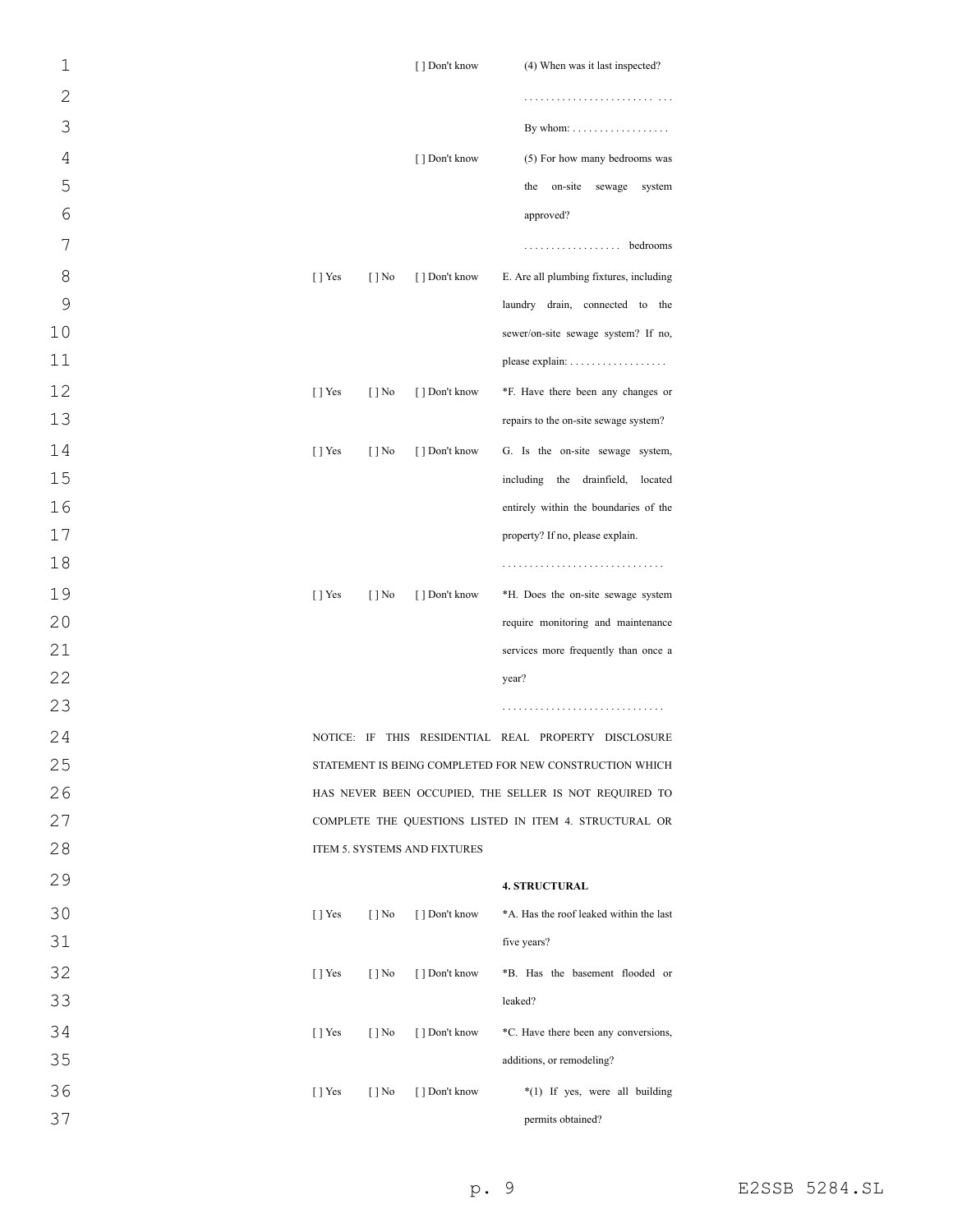| $\mathbf 1$    | [ ] Yes   | $[$ ] No                 | [ ] Don't know |                       |                                | *(2) If yes, were all final                            |
|----------------|-----------|--------------------------|----------------|-----------------------|--------------------------------|--------------------------------------------------------|
| $\overline{2}$ |           |                          |                |                       | inspections obtained?          |                                                        |
| 3              | $[$ ] Yes | $[ ]$ No                 | [ ] Don't know |                       |                                | D. Do you know the age of the house?                   |
| $\sqrt{4}$     |           |                          |                |                       |                                | If yes, year of original construction:                 |
| 5              | $[$ T Yes | $[ ]$ No                 | [ ] Don't know |                       |                                | *E. Has there been any settling,                       |
| 6              |           |                          |                |                       |                                | slippage, or sliding of the property or                |
| 7              |           |                          |                |                       | its improvements?              |                                                        |
| 8              | $[$ T Yes | $[ ]$ No                 | [ ] Don't know |                       |                                | *F. Are there any defects with the                     |
| $\mathcal{G}$  |           |                          |                |                       |                                | following: (If yes, please check                       |
| 10             |           |                          |                |                       | applicable items and explain.) |                                                        |
| 11             |           | $\Box$ Foundations       |                | $\Box$ Decks          |                                | □ Exterior Walls                                       |
| 12             |           | $\Box$ Chimneys          |                | $\Box$ Interior Walls |                                | □ Fire Alarm                                           |
| 13             |           | $\Box$ Doors             |                | $\Box$ Windows        |                                | $\Box$ Patio                                           |
| 14             |           | $\Box$ Ceilings          |                | $\Box$ Slab Floors    |                                | $\Box$ Driveways                                       |
| 15             |           | $\Box$ Pools             |                | □ Hot Tub             |                                | $\Box$ Sauna                                           |
| 16             |           | $\Box$ Sidewalks         |                | $\Box$ Outbuildings   |                                | $\Box$ Fireplaces                                      |
| 17             |           | □ Garage Floors          |                | $\Box$ Walkways       |                                | $\Box$ Siding                                          |
| 18             |           | $\Box$ Other             |                | $\Box$ Woodstoves     |                                | $\Box$ Elevators                                       |
|                |           |                          |                |                       |                                |                                                        |
| 19             |           | □ Incline Elevators      |                | □ Stairway Chair      |                                | □ Wheelchair Lifts                                     |
| 20             |           |                          |                | Lifts                 |                                |                                                        |
| 21             | $[ ]$ Yes | $[ ]$ No                 | [ ] Don't know |                       |                                | *G. Was a structural pest or "whole                    |
| 22             |           |                          |                |                       |                                | house" inspection done? If yes, when                   |
| 23             |           |                          |                |                       |                                | and by whom was the inspection                         |
| 24             |           |                          |                |                       |                                | $completed? \ldots \ldots \ldots \ldots \ldots \ldots$ |
| 25             | $[$ T Yes | $\lceil \cdot \rceil$ No | [ ] Don't know |                       |                                | H. During your ownership, has the                      |
| 26             |           |                          |                |                       |                                | property had any wood destroying                       |
| 27             |           |                          |                |                       | organism or pest infestation?  |                                                        |
| 28             | $[$ T Yes | $[$ ] No                 | [] Don't know  |                       | I. Is the attic insulated?     |                                                        |
| 29             | $[$ T Yes | $[ ]$ No                 | [ ] Don't know |                       | J. Is the basement insulated?  |                                                        |
| 30             |           |                          |                |                       |                                | <b>5. SYSTEMS AND FIXTURES</b>                         |
| 31             |           |                          |                |                       |                                | *A. If any of the following systems or                 |
| 32             |           |                          |                |                       |                                | fixtures are included with the transfer,               |
| 33             |           |                          |                |                       |                                | are there any defects? If yes, please                  |
| 34             |           |                          |                |                       | explain.                       |                                                        |
| 35             | $[$ T Yes | $[ ]$ No                 | [ ] Don't know |                       | Electrical                     | system,<br>including                                   |
| 36             |           |                          |                |                       |                                | wiring, switches, outlets, and                         |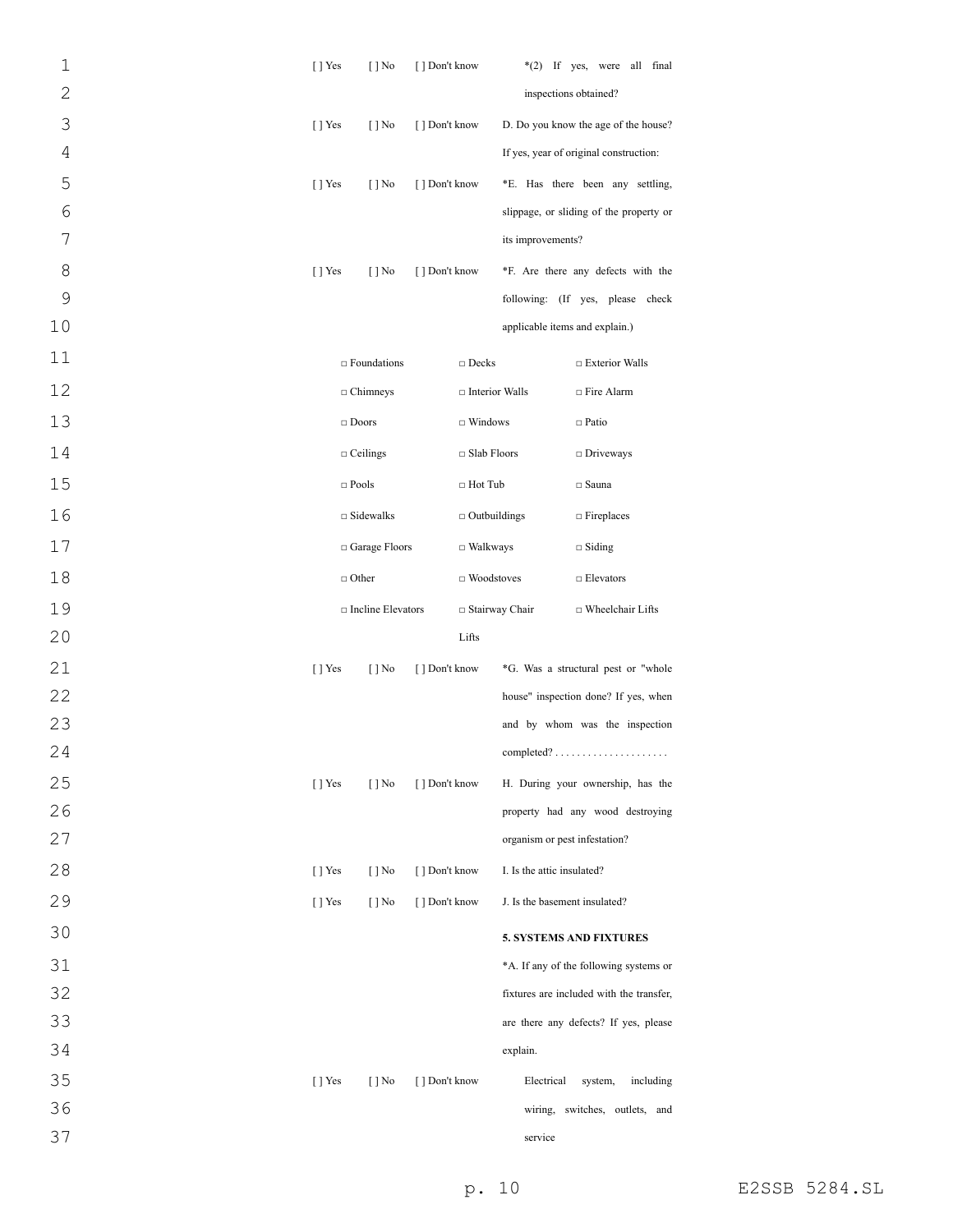| $\mathbf 1$  | [ ] Yes               | $[ ]$ No                 | [ ] Don't know | Plumbing<br>system,<br>including        |
|--------------|-----------------------|--------------------------|----------------|-----------------------------------------|
| $\mathbf{2}$ |                       |                          |                | pipes,<br>faucets,<br>fixtures, and     |
| 3            |                       |                          |                | toilets                                 |
| 4            | $[$ T Yes             | $\lceil \cdot \rceil$ No | [ ] Don't know | Hot water tank                          |
| 5            | [ ] Yes               | $[ ]$ No                 | [ ] Don't know | Garbage disposal                        |
| 6            | $[$ T Yes             | $\lceil \cdot \rceil$ No | [ ] Don't know | Appliances                              |
| 7            | $[$ T Yes             | $[$ ] No                 | [ ] Don't know | Sump pump                               |
| 8            | [ ] Yes               | $[ ]$ No                 | [ ] Don't know | Heating and cooling systems             |
| 9            | [ ] Yes               | $[ ]$ No                 | [ ] Don't know | Security system                         |
| 10           |                       |                          |                | [] Owned [] Leased                      |
| 11           |                       |                          |                |                                         |
| 12           |                       |                          |                | *B. If any of the following fixtures or |
| 13           |                       |                          |                | property is included with the transfer, |
| 14           |                       |                          |                | are they leased? (If yes, please attach |
| 15           |                       |                          |                | copy of lease.)                         |
| 16           | $[$ T Yes             | $[$ ] No                 | [ ] Don't know | Security system                         |
| 17           | $[$ T Yes             | $[$ ] No                 | [ ] Don't know | Tanks (type): $\dots$ .                 |
| 18           | [ ] Yes               | $[ ]$ No                 | [ ] Don't know | Satellite dish                          |
| 19           |                       |                          |                | Other: $\dots$                          |
| 20           |                       |                          |                | *C. Are any of the following kinds of   |
| 21           |                       |                          |                | wood burning appliances present at      |
| 22           |                       |                          |                | the property?                           |
| 23           | [ ] Yes               | $\lceil \cdot \rceil$ No | [ ] Don't know | (1) Woodstove?                          |
| 24           | $\left[\ \right]$ Yes | $\left[\ \right]$ No     | [ ] Don't know | (2) Fireplace insert?                   |
| 25           | [] Yes                | $[ ]$ No                 | [] Don't know  | (3) Pellet stove?                       |
| 26           | $[$ T Yes             | $\lceil \cdot \rceil$ No | [] Don't know  | (4) Fireplace?                          |
| 27           | $[$ ] Yes             | $[$   No                 | [] Don't know  | If yes, are all of the (1)              |
| 28           |                       |                          |                | woodstoves or (2) fireplace             |
| 29           |                       |                          |                | inserts certified by the U.S.           |
| 30           |                       |                          |                | Environmental<br>Protection             |
| 31           |                       |                          |                | Agency<br>burning<br>clean<br>as        |
| 32           |                       |                          |                | appliances to improve air quality       |
| 33           |                       |                          |                | and public health?                      |
| 34           | $[$ ] Yes             | $[$ ] No                 | [] Don't know  | D. Is the property located within a     |
| 35           |                       |                          |                | city, county, or district or within a   |
| 36           |                       |                          |                | department of natural resources fire    |
| 37           |                       |                          |                | protection zone that provides fire      |
| 38           |                       |                          |                | protection services?                    |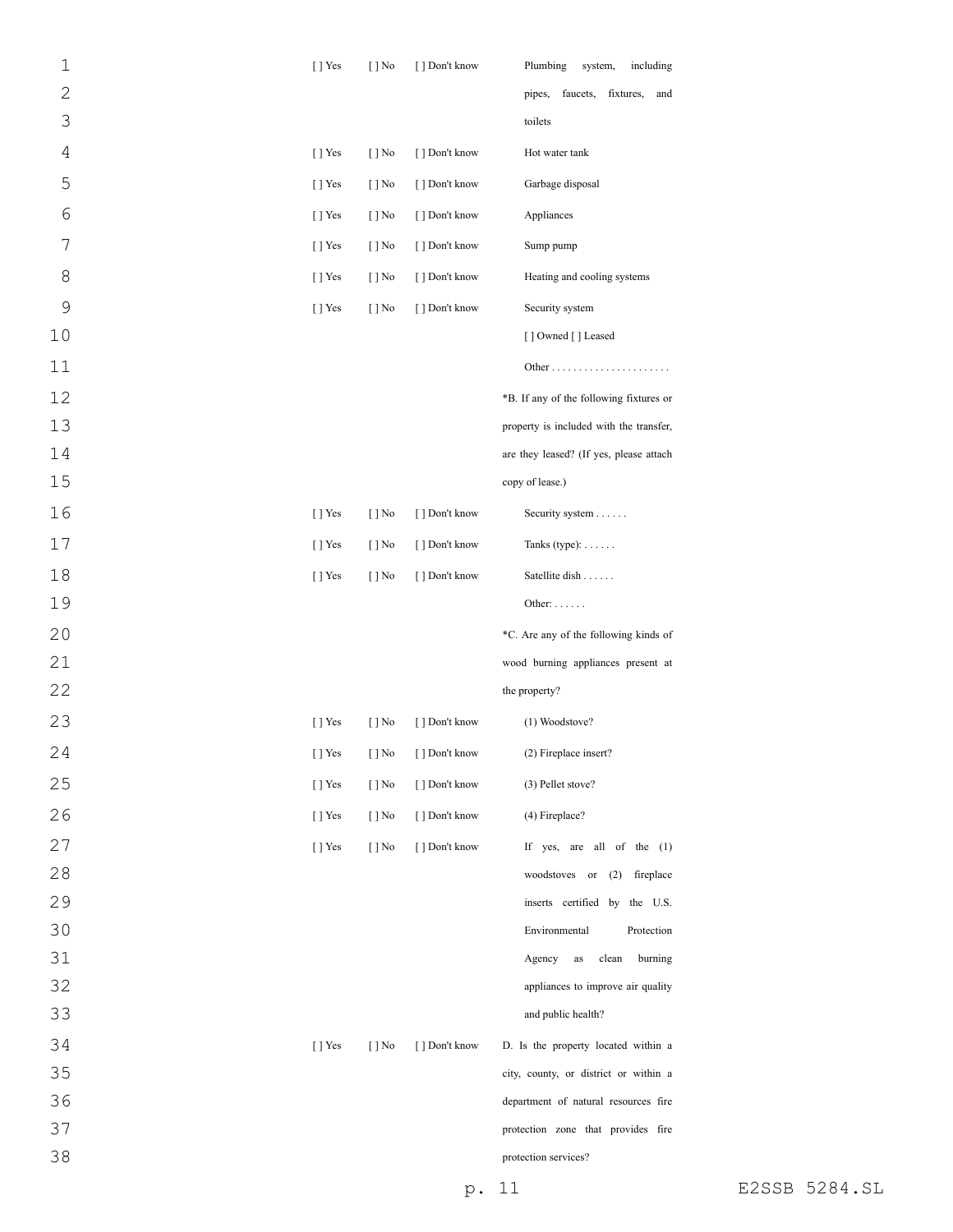| $\mathbf 1$    | [] Yes    | $[ ]$ No                 | [ ] Don't know | E. Is the property equipped with          |
|----------------|-----------|--------------------------|----------------|-------------------------------------------|
| $\mathbf{2}$   |           |                          |                | carbon monoxide alarms?                   |
| 3              |           |                          |                | (Note: Pursuant to RCW 19.27.530,         |
| $\overline{4}$ |           |                          |                | seller must equip the residence with      |
| 5              |           |                          |                | carbon monoxide alarms as required        |
| 6              |           |                          |                | by the state building code.)              |
| 7              | $[$ ] Yes | $\lceil \cdot \rceil$ No | [] Don't know  | F. Is the property equipped with          |
| 8              |           |                          |                | smoke ((alarms))detection devices?        |
| 9              |           |                          |                | (Note: Pursuant to RCW 43.44.110, if      |
| 10             |           |                          |                | the property is not equipped with at      |
| 11             |           |                          |                | least one smoke detection device, at      |
| 12             |           |                          |                | least one must be provided by the         |
| 13             |           |                          |                | seller.)                                  |
| 14             |           |                          |                | <b>6. HOMEOWNERS'</b>                     |
| 15             |           |                          |                | ASSOCIATION/COMMON                        |
| 16             |           |                          |                | <b>INTERESTS</b>                          |
| 17             | $[$ ] Yes | $[$ ] No                 | [] Don't know  | Is<br>Homeowners'<br>А.<br>there<br>a     |
| 18             |           |                          |                | Association? Name of Association and      |
| 19             |           |                          |                | contact information for an officer,       |
| 20             |           |                          |                | director, employee, or other authorized   |
| 21             |           |                          |                | agent, if any, who may provide the        |
| 22             |           |                          |                | association's<br>financial<br>statements, |
| 23             |           |                          |                | minutes, bylaws, fining policy, and       |
| 24             |           |                          |                | other information that is not publicly    |
| 25             |           |                          |                | available:                                |
| 26             | $[$ T Yes | $\lceil \cdot \rceil$ No | [] Don't know  | B. Are there regular periodic             |
| 27             |           |                          |                | assessments:                              |
| 28             |           |                          |                | $\$ per [] Month [] Year                  |
| 29             |           |                          |                |                                           |
| 30             | [] Yes    | $[$ ] No                 | [] Don't know  | *C. Are there any pending special         |
| 31             |           |                          |                | assessments?                              |
| 32             | $[$ T Yes | $\lceil \cdot \rceil$ No | [] Don't know  | *D. Are there any shared "common          |
| 33             |           |                          |                | areas" or any joint maintenance           |
| 34             |           |                          |                | agreements (facilities such as walls,     |
| 35             |           |                          |                | fences, landscaping, pools, tennis        |
| 36             |           |                          |                | courts, walkways, or other areas co-      |
| 37             |           |                          |                | owned in undivided interest with          |
| 38             |           |                          |                | others)?                                  |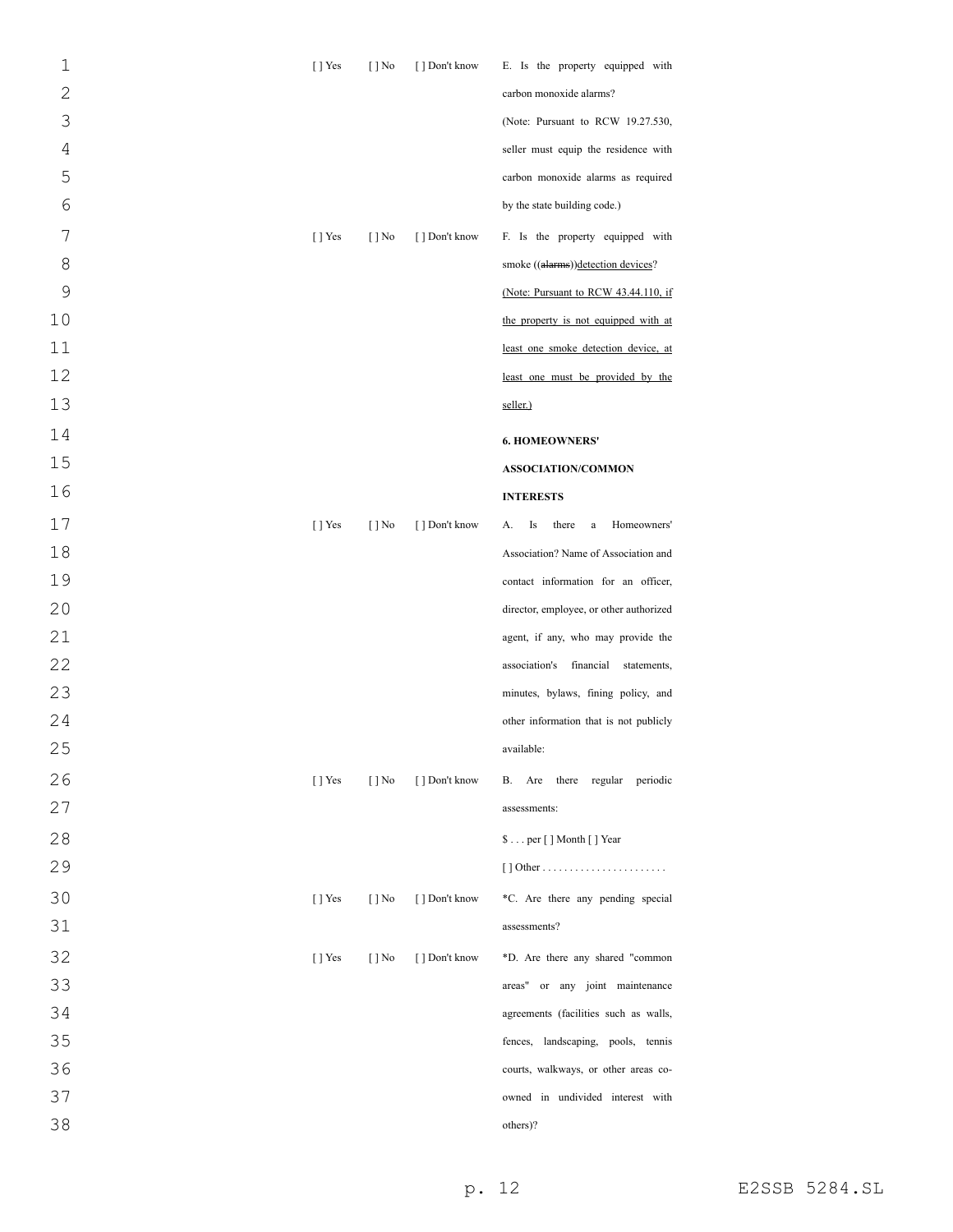| $\mathbf 1$    |                |                          |                | 7. ENVIRONMENTAL                         |
|----------------|----------------|--------------------------|----------------|------------------------------------------|
| $\overline{c}$ | $\lceil$   Yes | $\lceil \cdot \rceil$ No | [ ] Don't know | *A. Have there been any flooding,        |
| 3              |                |                          |                | standing water, or drainage problems     |
| $\sqrt{4}$     |                |                          |                | on the property that affect the property |
| 5              |                |                          |                | or access to the property?               |
| 6              | $\lceil$   Yes | $\lceil \cdot \rceil$ No | [ ] Don't know | *B. Does any part of the property        |
| 7              |                |                          |                | contain fill dirt, waste, or other fill  |
| 8              |                |                          |                | material?                                |
| 9              | $[$ ] Yes      | $\lceil \cdot \rceil$ No | [ ] Don't know | *C. Is there any material damage to      |
| 10             |                |                          |                | the property from fire, wind, floods,    |
| 11             |                |                          |                | beach<br>earthquake,<br>movements,       |
| 12             |                |                          |                | expansive soils, or landslides?          |
| 13             | $[$ T Yes      | $\lceil \cdot \rceil$ No | [ ] Don't know | D. Are there any shorelines, wetlands,   |
| 14             |                |                          |                | floodplains, or critical areas on the    |
| 15             |                |                          |                | property?                                |
| 16             | $[$ ] Yes      | $\lceil \cdot \rceil$ No | [ ] Don't know | *E.<br>Are<br>there any<br>substances,   |
| 17             |                |                          |                | materials, or products in or on the      |
| 18             |                |                          |                | property that may be environmental       |
| 19             |                |                          |                | asbestos,<br>concerns,<br>such<br>as     |
| 20             |                |                          |                | formaldehyde, radon gas, lead-based      |
| 21             |                |                          |                | paint, fuel or chemical storage tanks,   |
| 22             |                |                          |                | or contaminated soil or water?           |
| 23             | $[$ T Yes      | $[ ]$ No                 | [ ] Don't know | *F. Has the property been used for       |
| 24             |                |                          |                | commercial or industrial purposes?       |
| 25             | $[$ T Yes      | $[ ]$ No                 | [ ] Don't know | *G. Is there any soil or groundwater     |
| 26             |                |                          |                | contamination?                           |
| 27             | $[$ T Yes      | $[ ]$ No                 | [ ] Don't know | *H. Are there transmission poles or      |
| 28             |                |                          |                | other electrical utility equipment       |
| 29             |                |                          |                | installed, maintained, or buried on the  |
| 30             |                |                          |                | property that do not provide utility     |
| 31             |                |                          |                | service to the structures on the         |
| 32             |                |                          |                | property?                                |
| 33             | $[$ T Yes      | $[ ]$ No                 | [ ] Don't know | *I. Has the property been used as a      |
| 34             |                |                          |                | legal or illegal dumping site?           |
| 35             | $[$ T Yes      | $[ ]$ No                 | [ ] Don't know | *J. Has the property been used as an     |
| 36             |                |                          |                | illegal drug manufacturing site?         |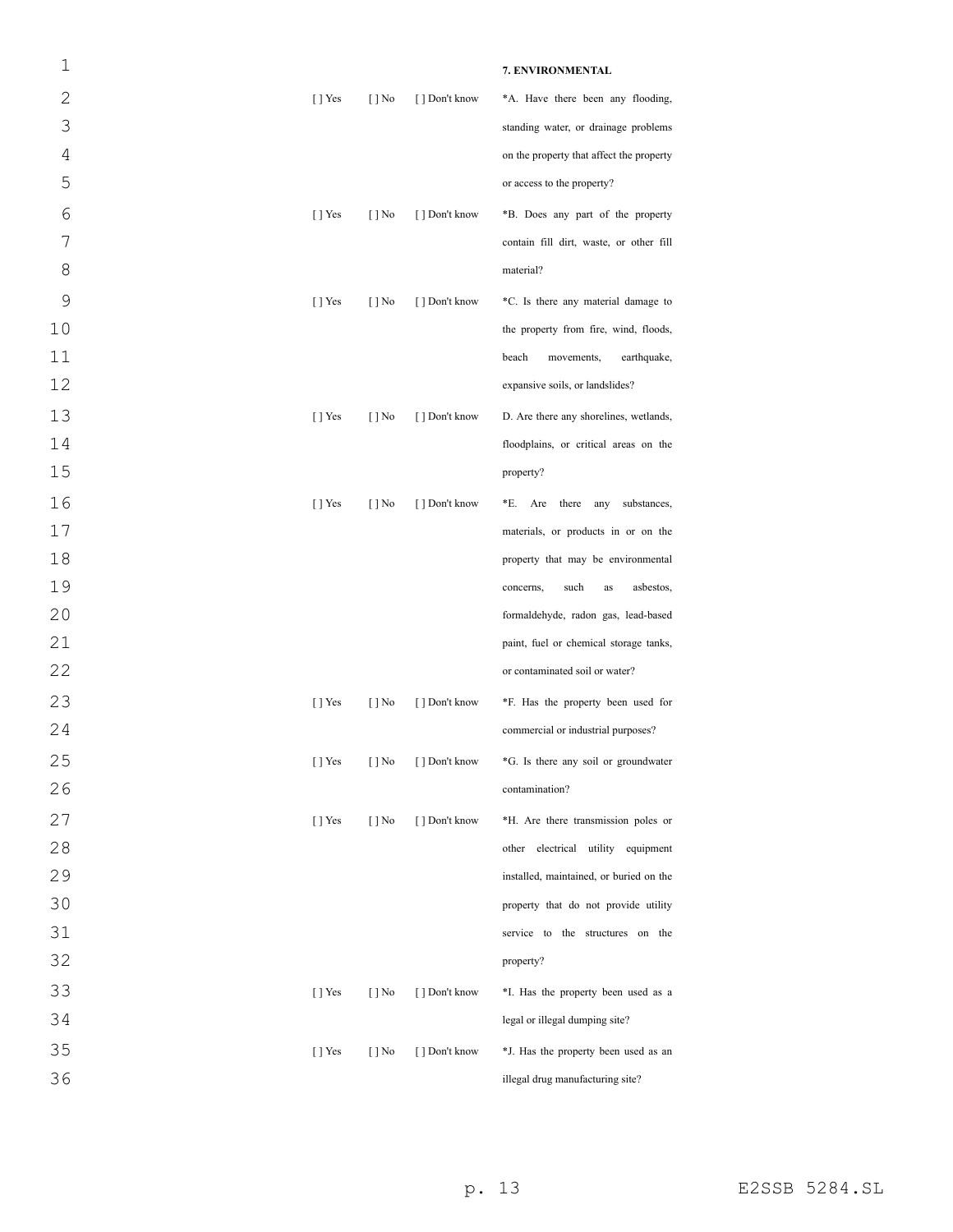| 1              | [] Yes    | $[ ]$ No | [ ] Don't know      | *K. Are there any radio towers in the         |
|----------------|-----------|----------|---------------------|-----------------------------------------------|
| $\overline{2}$ |           |          |                     | area that cause interference with             |
| 3              |           |          |                     | cellular telephone reception?                 |
| 4              |           |          |                     | 8.<br><b>MANUFACTURED</b><br><b>AND</b>       |
| 5              |           |          |                     | <b>MOBILE HOMES</b>                           |
| 6              |           |          |                     | If<br>the<br>property<br>includes<br>$\rm{a}$ |
| 7              |           |          |                     | manufactured or mobile home,                  |
| 8              | $[$ T Yes | $[ ]$ No | [ ] Don't know      | *A. Did you make any alterations to           |
| 9              |           |          |                     | the home? If yes, please describe the         |
| 10             |           |          |                     | alterations:                                  |
| 11             | $[$ T Yes | $[ ]$ No | [ ] Don't know      | *B. Did any previous owner make any           |
| 12             |           |          |                     | alterations to the home?                      |
| 13             | $[$ T Yes | $[ ]$ No | [ ] Don't know      | *C. If alterations were made, were            |
| 14             |           |          |                     | permits or variances for<br>these             |
| 15             |           |          |                     | alterations obtained?                         |
| 16             |           |          |                     | <b>FULL</b><br>9.<br><b>DISCLOSURE</b><br>BY  |
| 17             |           |          |                     | <b>SELLERS</b>                                |
| 18             |           |          |                     | A. Other conditions or defects:               |
| 19             | $[$ T Yes | $[ ]$ No | [ ] Don't know      | *Are there any other existing material        |
| 20             |           |          |                     | defects affecting the property that a         |
| 21             |           |          |                     | prospective buyer should know about?          |
| 22             |           |          |                     | B. Verification:                              |
| 23             |           |          |                     | The foregoing answers and attached            |
| 24             |           |          |                     | explanations (if any) are complete and        |
| 25             |           |          |                     | correct to the best of my/our                 |
| 26             |           |          |                     | knowledge and I/we have received a            |
| 27             |           |          |                     | copy hereof. I/we authorize all of            |
| 28             |           |          |                     | my/our real estate licensees, if any, to      |
| 29             |           |          |                     | deliver a copy of this disclosure             |
| 30             |           |          |                     | statement to other real estate licensees      |
| 31             |           |          |                     | and all prospective buyers of the             |
| 32             |           |          |                     | property.                                     |
| 33             | $DATE$    |          | $SELECTR$           | $SELECT R$                                    |
| 34             |           |          | NOTICE TO THE BUYER |                                               |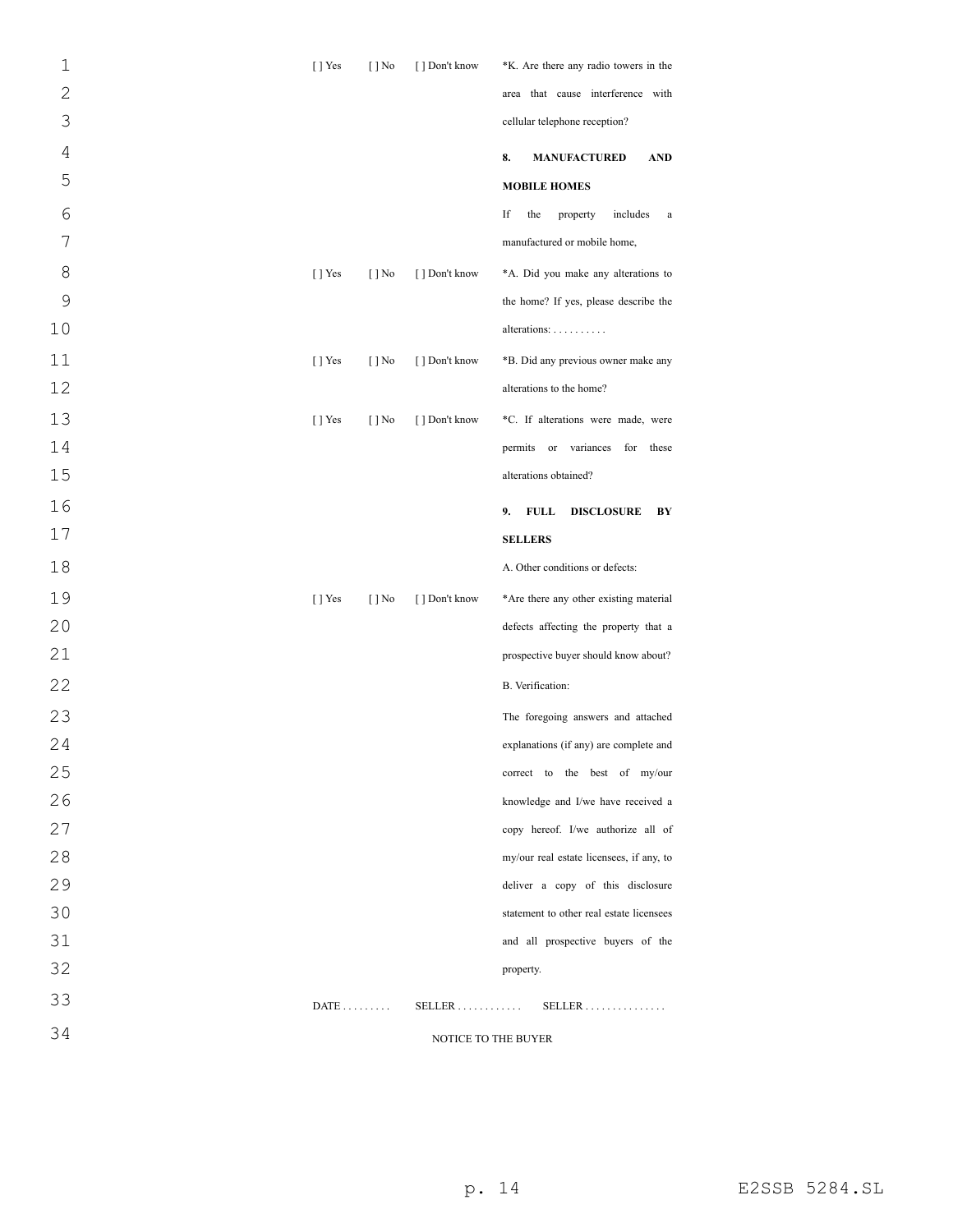| 1              |                                                          | <b>INFORMATION REGARDING REGISTERED SEX OFFENDERS MAY</b>    |  |  |  |  |
|----------------|----------------------------------------------------------|--------------------------------------------------------------|--|--|--|--|
| $\overline{2}$ | BE OBTAINED FROM LOCAL LAW ENFORCEMENT AGENCIES. THIS    |                                                              |  |  |  |  |
| 3              | NOTICE IS INTENDED ONLY TO INFORM YOU OF WHERE TO OBTAIN |                                                              |  |  |  |  |
| 4              |                                                          | THIS INFORMATION AND IS NOT AN INDICATION OF THE PRESENCE    |  |  |  |  |
| 5              | OF REGISTERED SEX OFFENDERS.                             |                                                              |  |  |  |  |
| 6              |                                                          | <b>II. BUYER'S ACKNOWLEDGMENT</b>                            |  |  |  |  |
| 7              | A.                                                       | Buyer hereby acknowledges that: Buyer has a duty to pay      |  |  |  |  |
| 8              |                                                          | diligent attention to any material defects that are known to |  |  |  |  |
| 9              |                                                          | Buyer or can be known to Buyer by utilizing diligent         |  |  |  |  |
| 10             |                                                          | attention and observation.                                   |  |  |  |  |
| 11             | В.                                                       | The disclosures set forth in this statement and in any       |  |  |  |  |
| 12             |                                                          | amendments to this statement are made only by the Seller     |  |  |  |  |
| 13             |                                                          | and not by any real estate licensee or other party.          |  |  |  |  |
| 14             | $C_{\cdot}$                                              | Buyer acknowledges that, pursuant to RCW 64.06.050(2),       |  |  |  |  |
| 15             |                                                          | real estate licensees are not liable for inaccurate          |  |  |  |  |
| 16             |                                                          | information provided by Seller, except to the extent that    |  |  |  |  |
| 17             |                                                          | real estate licensees know of such inaccurate information.   |  |  |  |  |
| 18             | D.                                                       | This information is for disclosure only and is not intended  |  |  |  |  |
| 19             |                                                          | to be a part of the written agreement between the Buyer      |  |  |  |  |
| 20             |                                                          | and Seller.                                                  |  |  |  |  |
| 21             | E.                                                       | Buyer (which term includes all persons signing the           |  |  |  |  |
| 22             |                                                          | "Buyer's acceptance" portion of this disclosure statement    |  |  |  |  |
| 23             |                                                          | below) has received a copy of this Disclosure Statement      |  |  |  |  |
| 24             |                                                          | (including attachments, if any) bearing Seller's signature.  |  |  |  |  |

 DISCLOSURES CONTAINED IN THIS DISCLOSURE STATEMENT ARE PROVIDED BY SELLER BASED ON SELLER'S ACTUAL KNOWLEDGE OF THE PROPERTY AT THE TIME SELLER COMPLETES THIS DISCLOSURE STATEMENT. UNLESS BUYER AND SELLER OTHERWISE AGREE IN WRITING, BUYER SHALL HAVE THREE BUSINESS DAYS FROM THE DAY SELLER OR SELLER'S AGENT DELIVERS THIS DISCLOSURE STATEMENT TO RESCIND THE AGREEMENT BY DELIVERING A SEPARATELY SIGNED WRITTEN STATEMENT OF RESCISSION TO SELLER OR SELLER'S AGENT. YOU MAY WAIVE THE RIGHT TO RESCIND PRIOR TO OR AFTER THE TIME YOU ENTER INTO A SALE 33 AGREEMENT.

 BUYER HEREBY ACKNOWLEDGES RECEIPT OF A COPY OF THIS DISCLOSURE STATEMENT AND ACKNOWLEDGES THAT THE DISCLOSURES MADE HEREIN ARE THOSE OF THE SELLER ONLY, AND NOT OF ANY REAL ESTATE LICENSEE OR OTHER 37 PARTY.

38 DATE . . . . . . BUYER . . . . . . . . BUYER . . . . . . .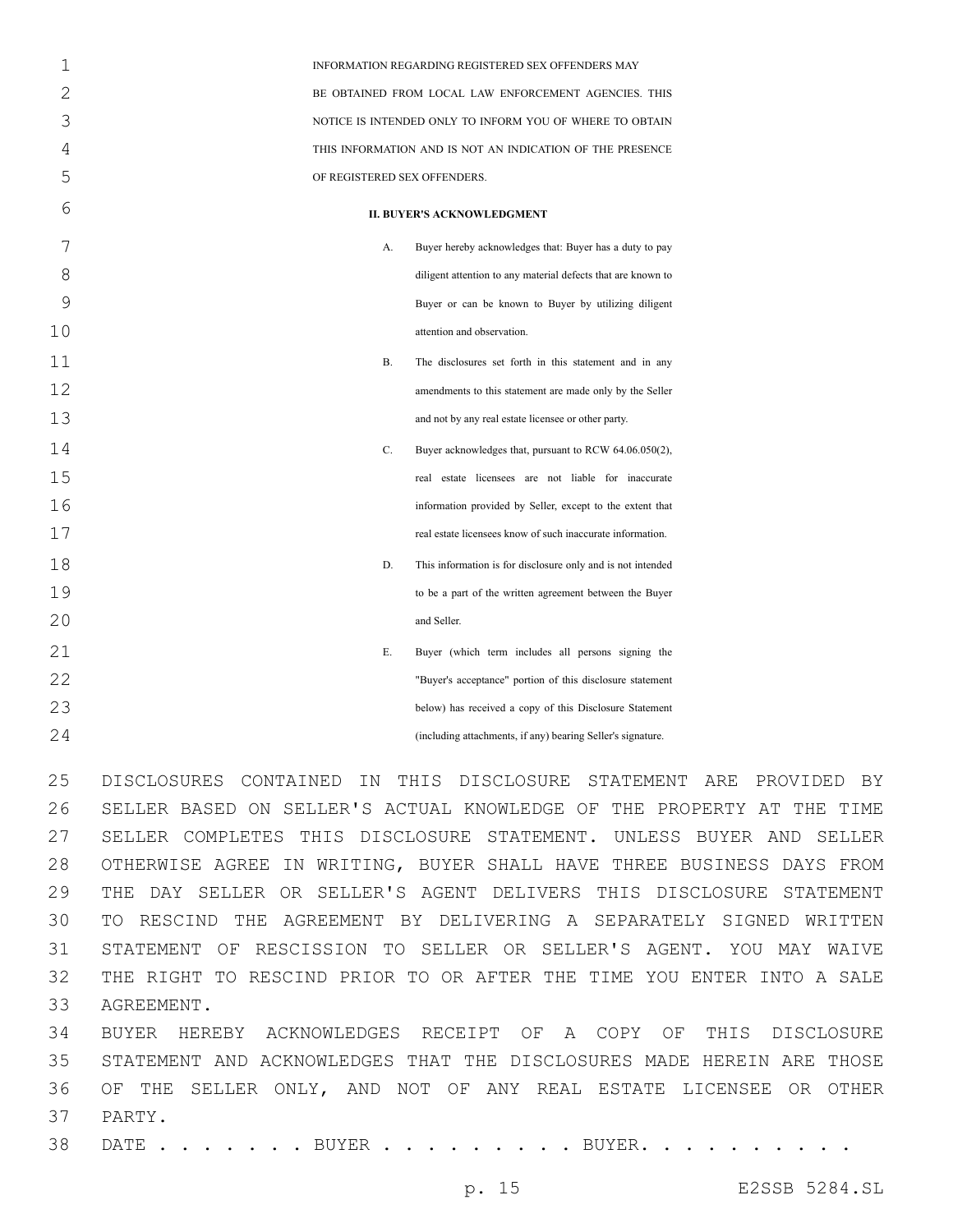(2) If the disclosure statement is being completed for new construction which has never been occupied, the disclosure statement is not required to contain and the seller is not required to complete the questions listed in item 4. Structural or item 5. Systems and 5 Fixtures.

 (3) The seller disclosure statement shall be for disclosure only, and shall not be considered part of any written agreement between the buyer and seller of residential property. The seller disclosure statement shall be only a disclosure made by the seller, and not any real estate licensee involved in the transaction, and shall not be construed as a warranty of any kind by the seller or any real estate 12 licensee involved in the transaction.

 NEW SECTION. **Sec. 4.** A new section is added to chapter 48.19 14 RCW to read as follows:

 (1) In making rates for the insurance coverage for dwelling units, insurers shall consider the benefits of fire alarms and smoke detection devices in their rate making. If the insurer determines a separate rate factor is valid, then an exhibit supporting these changes and any credits or discounts resulting from any such changes must be included in the initial filing supporting such change. An insurer need not file any exhibits or offer any related discounts if:

 (a) No changes are made to the credits or discounts already in effect prior to the effective date of this section;

 (b) It determines that there is no material anticipated change in 25 losses due to the use of such equipment; or

 (c) Any potential credit or discount is not actuarially 27 supported.

 (2) The commissioner shall report to the appropriate committees of the legislature on any credits or discounts provided on insurance premiums for fire alarms and smoke detection devices installed in dwelling units. By December 31, 2020, and in compliance with RCW 43.01.036, the commissioner must submit a report to the appropriate committees of the legislature that details the use of discounts prior to and after the effective date of this section, and the type of fire alarm or smoke detection device qualifying for a credit or discount. (3) For the purposes of this section:36

p. 16 E2SSB 5284.SL